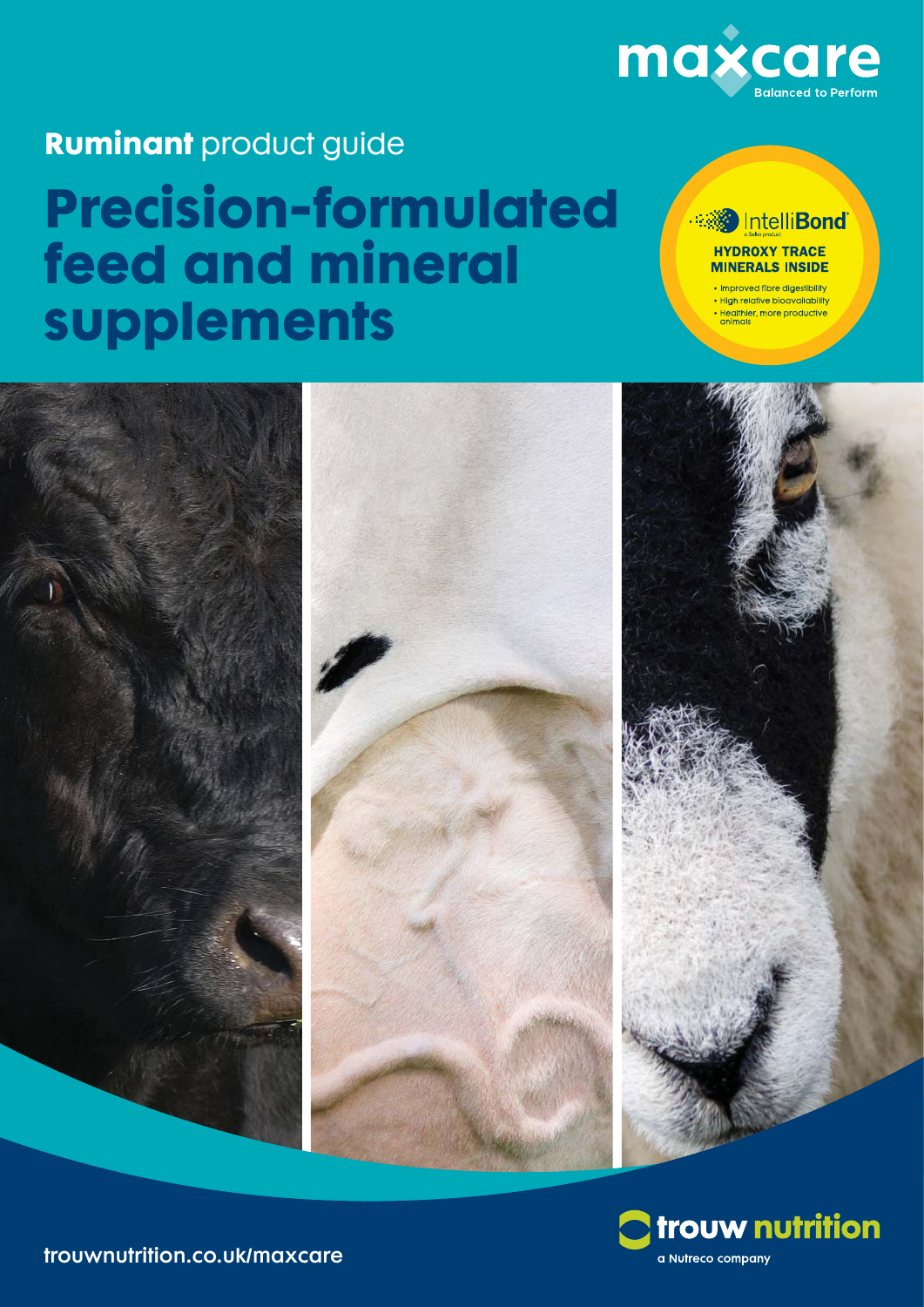

# **Trouw Nutrition GB Contents**

#### Part of the Nutreco Group, Trouw Nutrition GB is a leading authority in the field of animal nutrition.

Customers in GB and in overseas markets benefit from Trouw Nutrition GB's knowledge and experience in providing innovative nutritional products and technically advanced solutions to meet the increasing demands of the modern agricultural and companion animal nutrition markets.

Quality, innovation and sustainability are the guiding principles behind everything we do – from research and raw material procurement, to the delivery of cutting-edge products and services for agriculture.

Originally established as Frank Wright back in 1870 supplying grain to Derbyshire farmers, the company moved from being privately owned to being acquired by BASF in 1996 and then Nutreco in 2007. Nutreco themselves were acquired by SHV in 2015 and we have continued to go from strength to strength – the benefits of 150 years of experience combined with a company dedicated to "feeding the future".



| Maxcare <b>Maxcare</b>                                                                                                                                                                                                               |    |
|--------------------------------------------------------------------------------------------------------------------------------------------------------------------------------------------------------------------------------------|----|
| Products:                                                                                                                                                                                                                            |    |
|                                                                                                                                                                                                                                      |    |
| Natureblend powder minerals <b>with an allowable of the contract of the contract of the contract of the contract of the contract of the contract of the contract of the contract of the contract of the contract of the contract</b> |    |
| Molassed lick buckets <b>with a contract of the contract of the contract of the contract of the contract of the contract of the contract of the contract of the contract of the contract of the contract of the contract of the </b> | חו |
| Salt blocks <b><i>manually</i></b>                                                                                                                                                                                                   | פי |
| Protein concentrates <b>manufactures</b>                                                                                                                                                                                             | 13 |
| DCAB products                                                                                                                                                                                                                        |    |

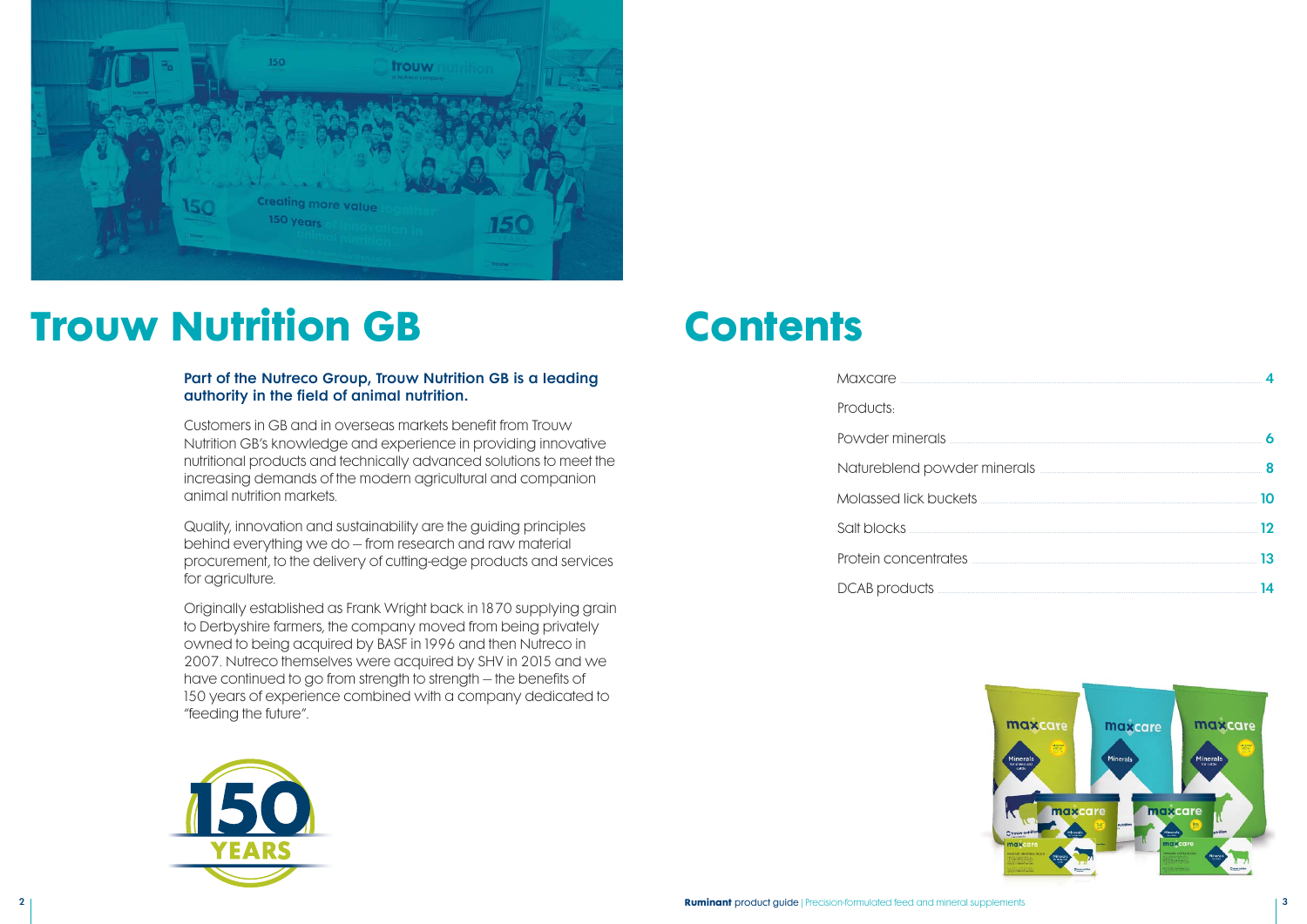# **Maxcare**

#### Precision-formulated feed and mineral supplements

The Trouw Nutrition range of Maxcare® feed and mineral supplements have been specially formulated to help meet the latest nutritional requirements of cattle and sheep. Included in the range are a choice of powder minerals, molassed lick buckets, protein concentrates, salt blocks and DCAB products, offering flexibility in a wide range of production systems.

Each individual specification has been specifically formulated by our expert team of ruminant nutritionists, using data from over 18,000 forage mineral analyses carried out by our very own Trouw Nutrition GB Laboratory within the last 5 years. This extensive set of data has been used to help ensure accurate evidence-based recommendations to help balance forages offered in GB for optimal animal health and performance.

#### The responsible mineral strategy

Each product aims to address the real physiological requirements of the animal, whilst doing this with the least amount of product possible in order to maximise mineral absorption, minimise destruction of other nutrients (in feed and in the rumen), and to increase overall efficiency of all nutrients moving through the animal. This is what we call our 'responsible mineral strategy', helping to improve the precision in which we feed our animals.

#### Unique feed additives

As part of our 'responsible mineral strategy', the Maxcare range includes Trouw Nutrition's unique high quality Selko® feed additives, IntelliBond®, Optimin® and AO-mix R, which offer a number of proven animal health and performance benefits.



#### IntelliBond hydroxy minerals

Most mineral supplements available on the UK market are formulated with inorganic trace minerals such as copper sulphate, zinc oxide and manganous oxide. Whilst these tend to be the cheapest sources of trace minerals, research has shown sulphates to have negative effects on vitamin stability, rumen function and fibre digestibility, whereas oxides have been shown to have very low bioavailability. Both of these aspects limit optimal animal health and performance.

Manufactured to the highest quality standards in the US with full traceability, IntelliBond hydroxy trace minerals have been developed as a cost-effective alternative to inorganic trace minerals in cattle and sheep rations. Not only do they help to counteract the negative effects on rumen function associated with feeding inorganic minerals, but they also have high bioavailability helping to deliver more mineral to the animal's bloodstream for optimal health and performance.

Trouw Nutrition's Maxcare range has been formulated without the inclusion of any sulphate and oxide trace minerals, to help minimise any negative effects on feed digestibility and to ensure only the best trace mineral supply to the animal.

#### How does IntelliBond benefit animal performance?

- Improved feed palatability
	- **-** Animals prefer supplements that contain IntelliBond trace minerals over supplements with sulphate trace minerals.<sup>\*</sup>
- Optimal fibre digestibility
	- **-** Supports the function of the fibre-digesting and other bacteria in the rumen, and subsequent animal performance.
	- **-** Research has shown replacing sulphate trace minerals with IntelliBond hydroxy trace minerals to avoid a reduction in NDF digestibility by up to 3.4 points in dairy and beef cattle diets – every 1 point increase in NDFd is worth 0.25 to 0.3kg of milk.\*
- High relative bioavailability (RBV)
	- **-** Independent university research has shown IntelliBond C and IntelliBond Z to have 1.96 and 2.04 times areater RBV when compared to inorganic sources of copper and zinc respectively.\*
	- **-** This helps deliver more trace mineral to the animal's bloodstream to support health and performance whilst minimising the environmental impact of mineral excretion.
- Heathier, more productive animals
	- **-** The unique properties of IntelliBond hydroxy trace minerals help provide a reliable and predictable supply of trace minerals to the animal, to drive optimal health and productivity within all ruminant species.

### **Media The Sond** intelli**Bond**

**HYDROXY TRACE MINERALS INSIDE** 

• Improved fibre digestibility . High relative bioavailability · Healthier, more productive<br>animals





#### Optimin organic minerals

The Optimin organic trace mineral range, which includes copper, zinc, manganese and selenium, offer guaranteed and consistent premium quality and are manufactured to the highest standards in dedicated facilities. Optimin chelates have been demonstrated to have stronger bond strength and greater stability compared to other complexes at various pH's whilst maintaining excellent bioavailability for optimal animal mineral status.



#### AO-mix R

During periods of high productive stress, such as peak lactation, pre-lambing and pre-calving, oxidative stress may negatively impact on animal performance if not controlled. This may include a physical reduction of feed intakes, productive and reproductive performance, and increased susceptibility to disease and mortality. AO-mix R is a mixture of specially selected polyphenols with a high antioxidant effect and high bioavailability to support the animal's anti-oxidative status, to help ensure performance and health isn't compromised.

\* For further information on our feed additive research, please contact us via technical.gb@trouwnutrition.com.

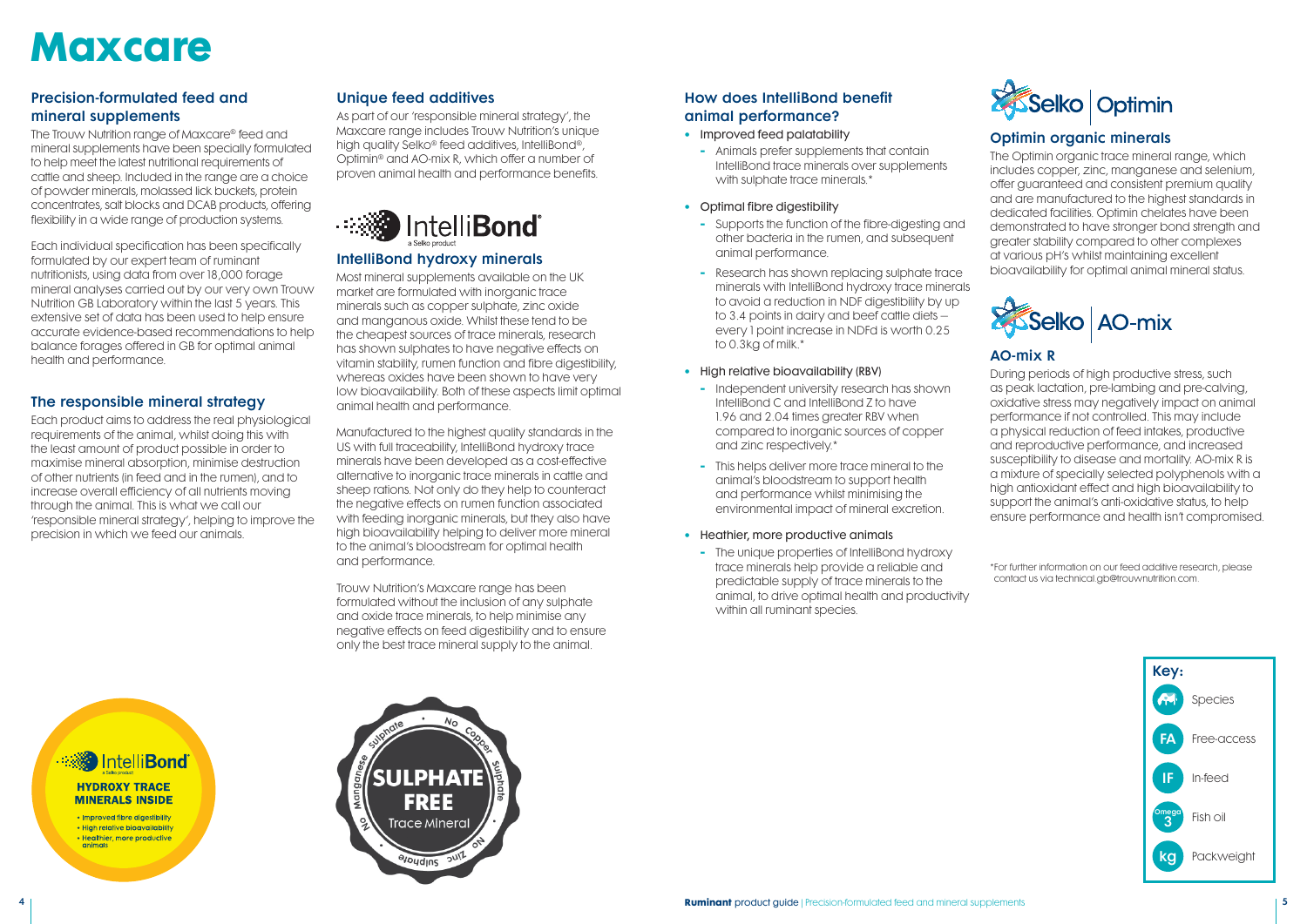# **Maxcare** powder minerals

Specially formulated range of powder mineral and vitamin supplements ideal for a number of different cattle and sheep production systems. All products are free from sulphate and oxide trace minerals, and include IntelliBond and AO-mix R to help support overall health and performance.

#### MAXCARE DAIRY

Specially formulated mineral to help balance dairy cow rations consisting of mixed forages, such as grass, maize and wholecrop silages, and mineralised compound, to help support performance throughout lactation.



#### MAXCARE DAIRY TMR

High specification mineral suitable for dairy cows fed an unmineralised total mixed ration (TMR), to help support health and performance throughout lactation. Also includes Optimin chelates to help further optimise mineral supply to the animal, as well as Optimin SeY, AO-mix R and a high level of vitamin E to support immunity during periods of stress and high production.



**AO-mix** Intelli**Bond** AO-mix Recommended feeding rate: 100-150g/head/day

#### MAXCARE DRY COW

Ideal for in-calf cows and heifers during the last 6 weeks of pregnancy. Contains a low level of calcium and high level of magnesium to help reduce the risk of milk fever and to support calving ease, whilst the inclusion of Optimin SeY, AO-mix R and a high level of vitamin E supports cow performance throughout the stressful transition period, as well as calf health and vigour.



Recommended feeding rate: 100-150g/head/day



#### MAXCARE CATTLE

**IF** 20 kg **Bond Optimin** Recommended feeding rate: 15-20g/head/day

Formulated for breeding cattle as well as growing and finishing animals to help balance a wide range of forage-based diets for optimal health and productivity. The inclusion of IntelliBond Copper specifically helps to support fertility, growth rates and overall health.



#### MAXCARE SUCKLER

Specifically designed for suckler cows for feeding throughout the year. Contains magnesium to help meet requirements during lactation, as well as IntelliBond Copper and a good level of phosphorus to support fertility during the bulling period.



#### MAXCARE CATTLE HIGH MAGNESIUM

High magnesium mineral containing IntelliBond Copper, ideal for dairy and suckler cows at risk of grass staggers during the spring and autumn.



Recommended feeding rate: 100-150g/head/day

#### MAXCARE INTENSIVE BEEF

Formulated to help balance cereal-based rations offered within intensive and semi-intensive beef finishing systems. Contains high levels of calcium and sodium, and no added phosphorus and magnesium to help reduce the risk of urinary calculi (bladder stones).



#### MAXCARE HOOFCARE

Specialised booster pack containing high levels of biotin, methyl donors and a combination of IntelliBond and Optimin zinc to help support hoof condition where lameness and hoof disorders are an issue. The product should be used in conjunction with another Maxcare mineral and vitamin supplement.

#### MAXCARE DAIRY RUMEN BUFFER

Ideal for feeding to animals at high risk of rumen acidosis, especially dairy cows. Phased buffering action ensures that the product acts over a longer period of time. Recommended for adding to diets that contain low pH silages or high levels of rapidly fermentable carbohydrates, such as cereals. Not suitable for intensively reared stock. The product should be used in conjunction with another Maxcare mineral and vitamin supplement.



#### MAXCARE SHEEP

High specification mineral and vitamin supplement ideal for sheep throughout the year. Especially suitable for feeding to ewes during tupping time and pre-lambing, where the inclusion of Optimin SeY, AO-mix R and a high level of vitamin E helps to support scanning and lambing percentages as well as ewe health and lamb viability. The inclusion of IntelliBond Zinc further helps to support hoof condition where lameness is an issue.



IntelliBond Optimin AO-mix

Recommended feeding rate: 15-30g/head/day

#### MAXCARE RAM AND INTENSIVE LAMB

Formulated specifically for growing and finishing lambs as well as breeding rams, with added ammonium chloride to help minimise the risk of urinary calculi (bladder stones). High levels of vitamin E and selenium help to support immunity and breeding performance. Vitamin B1 is also included for where cerebrocortical necrosis (CCN) is a risk, whilst vitamin B12 helps to support energy metabolism and subsequent growth rates in lambs under 12 weeks of age.



Recommended feeding rate: 15-30g/head/day

#### Product specifications

|                       | <b>Dairy</b>   | <b>Dairy</b><br><b>TMR</b> | <b>Dry</b><br>Cow |                | Cattle Suckler | <b>Cattle High</b><br><b>Magnesium</b> | <b>Beef</b>         |    | Intensive Hoofcare Dairy Rumen<br><b>Buffer</b> | <b>Sheep</b> | <b>Ram and</b><br><b>Intensive Lamb</b> |
|-----------------------|----------------|----------------------------|-------------------|----------------|----------------|----------------------------------------|---------------------|----|-------------------------------------------------|--------------|-----------------------------------------|
| Calcium %             | 22.5           | 23.3                       | $\overline{2}$    | 22             | 18.4           | 14.8                                   | 28                  | 28 | 4                                               | 24.3         | 24.3                                    |
| Phosphorus %          | $\overline{2}$ | $\overline{2}$             | 3                 | $\overline{2}$ | 4              | $\sim$                                 | ٠                   | ٠  | ۰                                               |              |                                         |
| Magnesium %           | 6              | 6                          | 18                | $\overline{4}$ | 12             | 20                                     | $\bar{\phantom{a}}$ | 10 | 10                                              | 5            |                                         |
| Sodium %              | 8              | 8                          | 12                | 10             | 6              | 8                                      | 10                  |    | 25                                              | 8            | 10                                      |
| Selenium              |                |                            |                   |                |                | $\bullet$                              |                     |    |                                                 | $\bullet$    |                                         |
| <b>Optimin SeY</b>    |                |                            | $\bullet$         |                |                | ٠                                      |                     |    |                                                 | $\bullet$    |                                         |
| Cobalt                |                |                            |                   |                |                | $\bullet$                              |                     |    |                                                 |              |                                         |
| Iodine                | $\bullet$      | $\bullet$                  | $\bullet$         | $\bullet$      | $\bullet$      | $\bullet$                              | $\bullet$           |    |                                                 | $\bullet$    |                                         |
| IntelliBond Manganese |                |                            |                   |                |                |                                        |                     |    |                                                 |              |                                         |
| IntelliBond Zinc      | $\bullet$      |                            |                   |                |                | $\bullet$                              | $\bullet$           |    |                                                 | $\bullet$    |                                         |
| Optimin Zinc          |                |                            |                   |                |                |                                        |                     |    |                                                 |              |                                         |
| IntelliBond Copper    | $\bullet$      |                            | $\bullet$         | $\bullet$      | $\bullet$      | $\bullet$                              | $\bullet$           |    |                                                 |              |                                         |
| Optimin Copper        |                |                            |                   |                |                |                                        |                     |    |                                                 |              |                                         |
| Vitamins A, D3 and E  | $\bullet$      |                            |                   |                |                | $\bullet$                              |                     |    |                                                 |              |                                         |
| AO-mix R              |                |                            |                   |                |                | $\bullet$                              | ٠                   |    |                                                 |              |                                         |
| Vitamin B1            |                |                            |                   |                |                | $\overline{\phantom{a}}$               |                     |    |                                                 |              |                                         |
| Vitamin B12           |                |                            |                   |                |                |                                        |                     |    |                                                 |              |                                         |
| <b>Biotin</b>         |                |                            |                   |                |                |                                        | $\bullet$           |    |                                                 |              |                                         |
| <b>Betaine</b>        |                |                            |                   |                |                |                                        |                     |    |                                                 |              |                                         |
| Ammonium chloride     |                |                            |                   |                |                |                                        |                     |    |                                                 |              |                                         |

**6 Ruminant** product guide | Precision-formulated feed and mineral supplements **7**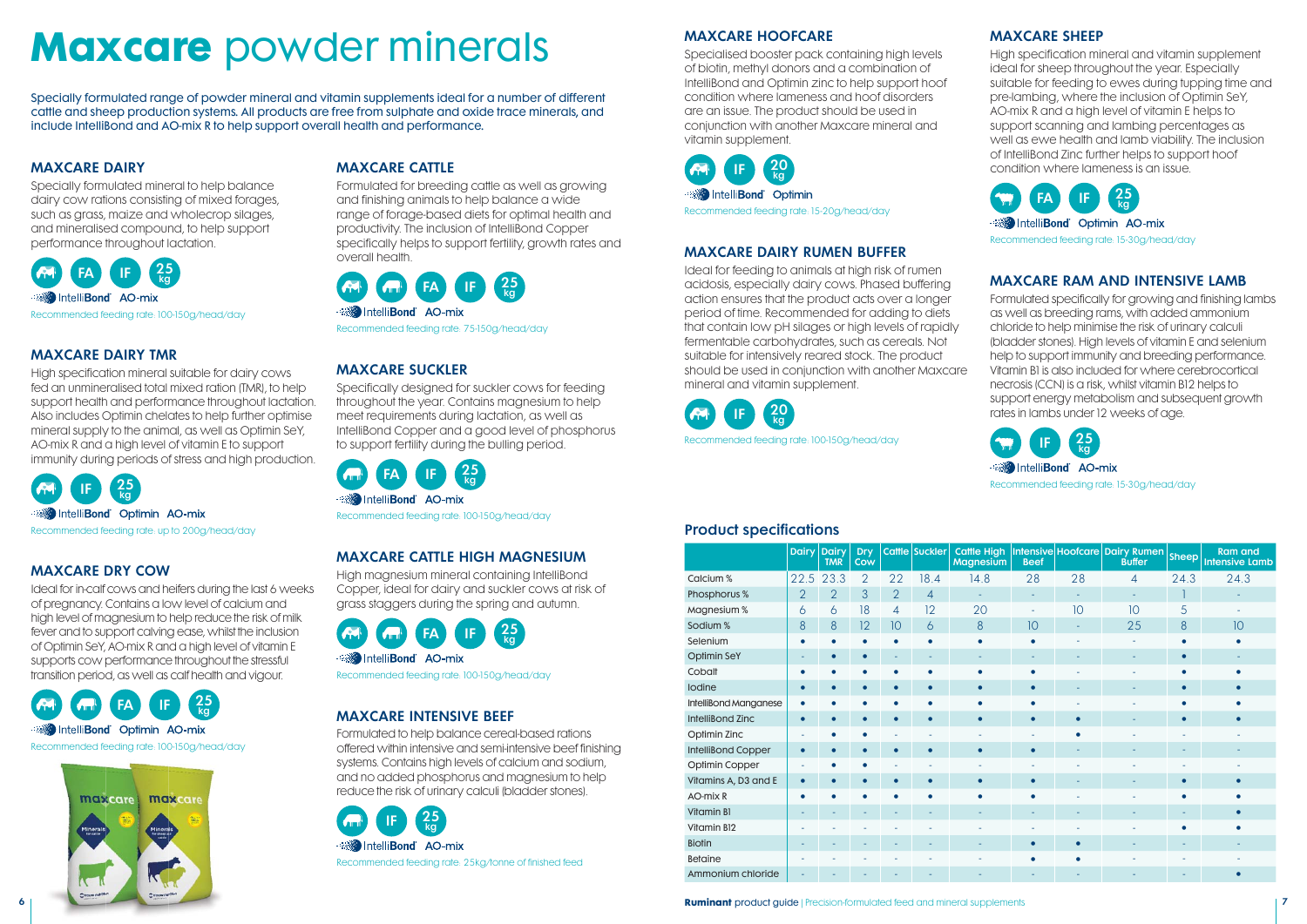## **Maxcare** Natureblend powder minerals

maxcare

Soil Association approved range of free-access powder mineral supplements ideal for cattle and sheep in organic farming systems. All Natureblend minerals contain added seaweed meal as a natural permitted source of essential trace elements.

#### MAXCARE NATUREBLEND DAIRY

A high specification mineral formulated to help balance forage-based organic dairy rations, including good levels of zinc, selenium and copper.



Recommended feeding rate: 100-150g/head/day

#### MAXCARE NATUREBLEND DRY COW

Specially formulated mineral supplement for in-calf heifers and cows during the final 6 weeks of pregnancy. Contains a low level of calcium and a high level of magnesium to help reduce the risk of milk fever and to support calving ease.



Recommended feeding rate: 100-150g/head/day

#### MAXCARE NATUREBLEND HIGH MAGNESIUM

High magnesium mineral with added copper for dairy and suckler cows at risk of grass staggers during the spring and autumn.



Recommended feeding rate: 100-150g/head/day

#### MAXCARE NATUREBLEND SUCKLER

Formulated for suckler cows and heifers, with good levels of magnesium and phosphorus to help balance forage-based diets throughout the year.



Recommended feeding rate: 100-150g/head/day

#### MAXCARE NATUREBLEND BEEF

Specially formulated to help balance forage-based rations offered to growing beef cattle, containing essential major minerals and trace elements to optimise requirements.



Recommended feeding rate: 100-150g/head/day

#### MAXCARE NATUREBLEND SHEEP

Ideal for balancing forage-based diets offered to breeding ewes and lambs in extensive systems. Contains a good level of zinc for where there is a risk of lameness.



Recommended feeding rate: 15-30g/head/day

Product specifications

|               | <b>Natureblend</b><br><b>Dairy</b> | <b>Natureblend</b><br><b>Dry Cow</b> | <b>Natureblend</b><br><b>High Magnesium</b> | <b>Natureblend</b><br><b>Suckler</b> | <b>Natureblend</b><br><b>Beef</b> | <b>Natureblend</b><br><b>Sheep</b> |
|---------------|------------------------------------|--------------------------------------|---------------------------------------------|--------------------------------------|-----------------------------------|------------------------------------|
| Calcium %     | 18                                 | 1.3                                  |                                             | 16.2                                 | 21                                | 20                                 |
| Phosphorus %  |                                    |                                      |                                             | Ċ                                    | 3                                 | 4                                  |
| Magnesium %   |                                    |                                      | 20                                          | 10                                   | 3                                 |                                    |
| Sodium %      |                                    | 7.9                                  | 10                                          | 7.8                                  | 9.8                               | 9.8                                |
| Selenium      |                                    |                                      |                                             | $\bullet$                            |                                   |                                    |
| <b>lodine</b> |                                    |                                      |                                             | $\bullet$                            |                                   |                                    |
| <b>Zinc</b>   |                                    |                                      |                                             |                                      |                                   |                                    |
| Copper        |                                    |                                      |                                             |                                      |                                   |                                    |
| Seaweed meal  |                                    |                                      |                                             |                                      |                                   |                                    |

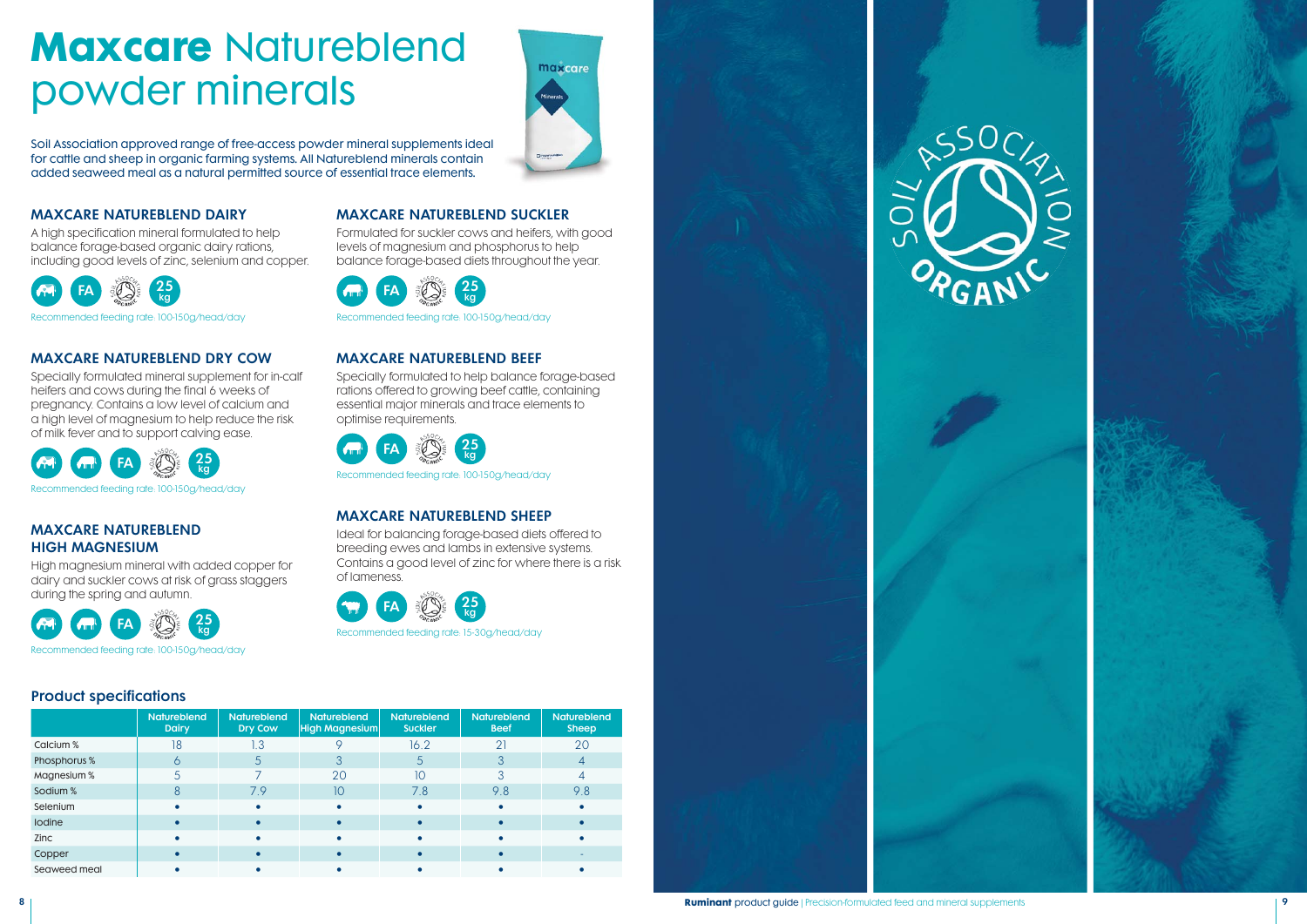# **Maxcare** molassed lick buckets

A range of palatable molassed lick buckets specially formulated to complement a wide range of forage-based systems all year round. The inclusion of IntelliBond helps to optimise fibre digestion and forage utilisation, whilst offering high bioavailability to help balance trace mineral deficiencies often found in forage-based systems.

### Mineral buckets

#### MAXCARE CATTLE

Formulated for all types of cattle to help balance a wide range of forage-based diets for optimal health and productivity. The inclusion of IntelliBond Copper specifically helps to support fertility, growth rates and overall health.



Typical intakes: cattle up to 200g/head/day

#### MAXCARE CATTLE HIGH MAGNESIUM

Palatable high magnesium lick bucket containing IntelliBond Copper, ideal for dairy and suckler cows at risk of grass staggers during the spring and autumn.

25 kg **Research IntelliBond** AO-mix Typical intakes: cattle up to 200g/head/day

#### MAXCARE SUCKLER

Specifically designed for suckler cows for feeding throughout the year. Contains magnesium to help meet requirements during lactation, as well as IntelliBond Copper and a good level of phosphorus to support fertility during the bulling period.



Typical intakes: cattle up to 200g/head/day

#### MAXCARE CATTLE EASY BREATHER

Specialist mineral and vitamin lick for calves and cattle youngstock. Contains Pulmosure; a blend of essential oils that support breathing and the clearing of airways where there is a risk of respiratory disease. Formulated for cattle and sheep, with no added copper, where extra protein and energy is required to support optimal health and performance. Particularly suitable for complementing forages from late summer onwards and throughout the winter. Not suitable for cattle and sheep under 12 weeks of age.



#### MAXCARE DRY COW

Ideal for in-calf cows and heifers during the last 6 weeks of pregnancy. Contains a high level of magnesium to help reduce the risk of milk fever and to support calving ease, whilst the inclusion of Optimin SeY, AO-mix R and a high level of vitamin E supports cow performance throughout the stressful transition period, as well as calf health and vigour.

Formulated for cattle, with added IntelliBond Copper, where extra protein and energy is required to support optimal health and performance. Especially suitable for breeding cattle at bulling time, growing and finishing cattle, and for complementing forages from late summer onwards and throughout the winter. Not suitable for cattle under 12 weeks of age.



Typical intakes: cattle up to 200g/head/day

#### MAXCARE SHEEP

Formulated for sheep to support good flock health and performance throughout the year. The inclusion of IntelliBond Zinc specifically helps to support hoof condition where lameness is an issue.

25 kg Intelli**Bond** Optimin AO-mix Typical intakes: sheep up to 50g/head/day

#### MAXCARE SHEEP HIGH MAGNESIUM

Palatable high magnesium lick bucket ideal for lactating ewes at risk of grass staggers during the spring.

25 kg IntelliBond AO-mix Typical intakes: sheep up to 50g/head/day

#### MAXCARE GARLIC

Mineral and vitamin lick containing added garlic, ideal for cattle and sheep during the summer to help discourage flies and biting insects. Please consult the product label for specific feeding instructions due to the risk of meat and milk taint.

25 kg IntelliBond AO-mix Typical intakes: cattle up to 200g/head/day sheep up to 50g/head/day

### Feed and mineral buckets

#### MAXCARE HIGH PROTEIN AND ENERGY

Omega 3 25 kg IntelliBond Optimin AO-mix Typical intakes: cattle up to 500g/head/day sheep up to 100g/head/day

#### MAXCARE SUPER BOOST EWE

Extra high energy lick with added fish oil, ideal for ewes during tupping time to support scanning percentages, and in the run up to lambing where there is a risk of twin lamb disease. Also suitable for flock replacements and growing and finishing lambs.



#### Intelli**Bond** Optimin AO-mix

Typical intakes: sheep up to 100g/head/day

#### MAXCARE CATTLE PROTEIN AND ENERGY



IntelliBond Optimin AO-mix

Typical intakes: cattle up to 300g/head/day



#### Product specifications

|                         | <b>Cattle</b> | <b>Cattle High</b><br><b>Magnesium</b> | <b>Suckler</b> | <b>Cattle</b><br><b>Easy</b><br><b>Breather</b> | <b>Dry</b><br>Cow | <b>Sheep</b>             | <b>Sheep High</b><br>Magnesium |           | <b>High</b><br>Garlic Protein &<br><b>Energy</b> | <b>Super</b><br><b>Boost</b><br><b>Ewe</b> | Cattle<br><b>Protein and</b><br>Energy |
|-------------------------|---------------|----------------------------------------|----------------|-------------------------------------------------|-------------------|--------------------------|--------------------------------|-----------|--------------------------------------------------|--------------------------------------------|----------------------------------------|
| Crude protein %         |               |                                        |                |                                                 |                   |                          |                                | ٠         | 21                                               | 12                                         | 15                                     |
| Urea %                  |               |                                        |                |                                                 |                   |                          |                                |           | 4                                                |                                            | $\overline{2}$                         |
| Oil %                   |               |                                        |                |                                                 |                   |                          |                                | ٠         | 5.5                                              | 14.5                                       | 1.5                                    |
| ME (MJ/kg DM)           | ٠             | ٠                                      | ٠              | ۰                                               | ٠                 | ٠                        | ٠                              | $\sim$    | 10                                               | 16                                         | 8                                      |
| Calcium %               | 14.8          | 5.6                                    | 6.3            | 18                                              | 4                 | 14.9                     | 8.3                            | 15.8      | 6.5                                              | 7                                          | 5.5                                    |
| Phosphorus %            | 0.5           | ٠                                      | 4              | ۰                                               |                   | $\mathbf{I}$             |                                | 0.5       | 0.5                                              | ٠                                          | 0.5                                    |
| Magnesium %             | 3             | 20                                     | 10             | L,                                              | 16                | 3                        | 15                             | 3         |                                                  |                                            | $\overline{2}$                         |
| Sodium %                | 7             | 5                                      | 5              | 6                                               | 4                 | 7                        | 6                              | 6         | $\overline{4}$                                   |                                            | 5                                      |
| Sulphur                 |               |                                        |                |                                                 |                   | ٠                        |                                | ٠         | $\bullet$                                        |                                            |                                        |
| Selenium                | $\bullet$     | $\bullet$                              | $\bullet$      | $\bullet$                                       | $\bullet$         | $\bullet$                | $\bullet$                      | $\bullet$ | $\bullet$                                        | $\bullet$                                  | $\bullet$                              |
| Optimin SeY             |               |                                        |                |                                                 |                   | $\bullet$                |                                |           | с                                                |                                            |                                        |
| Cobalt                  | $\bullet$     | $\bullet$                              | $\bullet$      | $\bullet$                                       | $\bullet$         | $\bullet$                | $\bullet$                      | $\bullet$ | $\bullet$                                        | $\bullet$                                  | $\bullet$                              |
| Iodine                  |               | $\bullet$                              |                |                                                 | $\bullet$         | $\bullet$                |                                |           | ٠                                                |                                            |                                        |
| IntelliBond Manganese   | $\bullet$     | $\bullet$                              | $\bullet$      | $\bullet$                                       | $\bullet$         | $\bullet$                | $\bullet$                      | $\bullet$ | $\bullet$                                        | $\bullet$                                  | $\bullet$                              |
| <b>IntelliBond Zinc</b> |               | $\bullet$                              |                |                                                 |                   | $\bullet$                |                                | $\bullet$ | ٠                                                |                                            |                                        |
| IntelliBond Copper      | $\bullet$     | $\bullet$                              | $\bullet$      | $\bullet$                                       | $\bullet$         | $\overline{\phantom{a}}$ |                                |           |                                                  |                                            | $\bullet$                              |
| Vitamins A, D3 and E    | $\bullet$     | $\bullet$                              | $\bullet$      | $\bullet$                                       | $\bullet$         | $\bullet$                | $\bullet$                      | $\bullet$ | $\bullet$                                        |                                            |                                        |
| <b>AO-mix R</b>         | $\bullet$     | $\bullet$                              | $\bullet$      | $\bullet$                                       | $\bullet$         | $\bullet$                | $\bullet$                      | $\bullet$ | $\bullet$                                        | $\bullet$                                  | $\bullet$                              |
| Vitamin B1              |               |                                        |                |                                                 |                   |                          |                                |           | ٠                                                |                                            |                                        |
| <b>Vitamin B12</b>      |               |                                        |                | $\bullet$                                       |                   | $\bullet$                |                                | $\bullet$ | $\bullet$                                        |                                            | $\bullet$                              |

**10 Ruminant** product guide | Precision-formulated feed and mineral supplements 11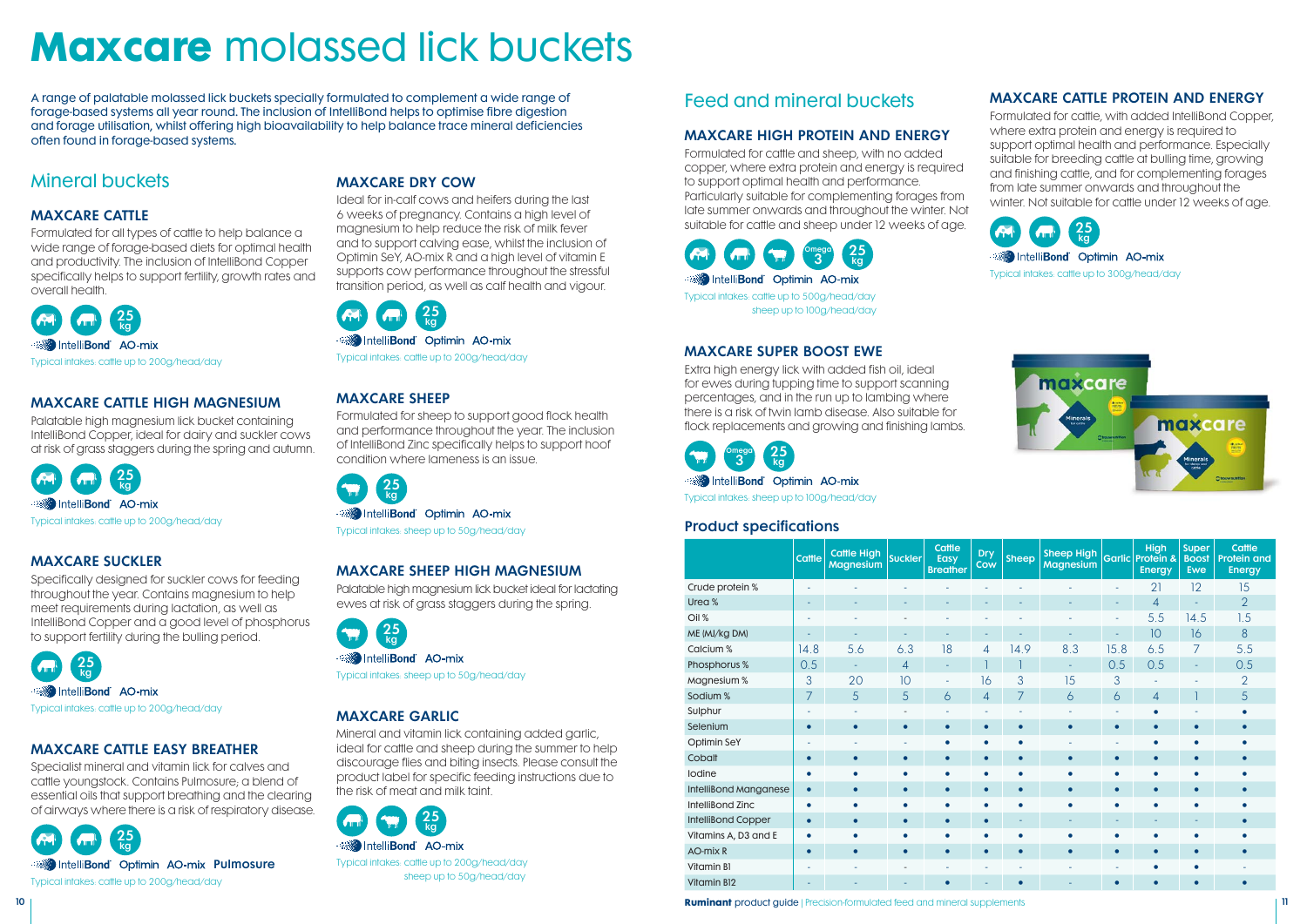# **Maxcare** salt blocks **Maxcare** protein concentrates

A range of mineralised high protein concentrates for cattle and sheep, containing IntelliBond trace minerals and AO-mix R, ideal for mixing with home-grown cereals and for balancing forages.

#### MAXCARE BEEF 50

High protein, urea-based concentrate ideal for growing and finishing beef cattle over 12 weeks of age. Suitable for mixing with home-grown cereals to help achieve a target protein concentration in the overall ration.

25 kg Intelli**Bond** AO-mix



Inclusion rate: we recommend that advice is sought after from a ruminant nutritionist

#### MAXCARE BEEF 50 + LEVUCELL SC

High protein, urea-based concentrate ideal for growing and finishing beef cattle over 12 weeks of age. Suitable for mixing with home-grown cereals to help achieve a target protein concentration in the overall ration. Contains Levucell SC rumen specific live yeast with patented TITAN protection technology to help optimise rumen pH and improve feed efficiency.

Inclusion rate: we recommend that advice is sought after from a ruminant nutritionist

#### MAXCARE BEEF 75

Extra high protein, urea-based concentrate ideal for growing and finishing beef cattle over 12 weeks of age. Suitable for mixing with home-grown cereals to help achieve a higher protein concentration in the overall ration.



#### **Really** Intelli**Bond** AO-mix

Inclusion rate: we recommend that advice is sought after from a ruminant nutritionist

#### MAXCARE CATTLE AND SHEEP 50

High protein concentrate, containing urea and natural protein sources including soyabean meal, ideal for cattle and sheep over 12 weeks of age. The inclusion of soyabean meal helps provide by-pass protein to support lean frame development in growing animals, whilst the inclusion of urea helps support overall ration digestion.



Inclusion rate: we recommend that advice is sought after from a ruminant nutritionist

| Cattle and Sheep 50 |
|---------------------|
| 50                  |
| 10                  |
| 6.2                 |
| 10 <sup>°</sup>     |
|                     |
|                     |
| 2.5                 |
|                     |
|                     |
|                     |
| ė                   |
| Ò                   |
|                     |
|                     |
|                     |

#### Product specifications

|                         | Beef 50 (+ Levucell) | <b>Beef 75</b> | <b>Cattle and Sheep 50</b> |
|-------------------------|----------------------|----------------|----------------------------|
| Crude protein %         | 50                   | 75             | 50                         |
| Urea %                  | 15                   | 25             | 10                         |
| Oil%                    | 5.9                  | 5.1            | 6.2                        |
| Calcium %               | 15                   | 17             | 10                         |
| Phosphorus %            |                      |                |                            |
| Magnesium %             |                      |                |                            |
| Sodium %                | 5                    | 7.5            | 2.5                        |
| Selenium                |                      |                |                            |
| Cobalt                  |                      |                |                            |
| lodine                  |                      |                |                            |
| IntelliBond Manganese   |                      |                |                            |
| <b>IntelliBond Zinc</b> |                      |                |                            |
| IntelliBond Copper      |                      |                |                            |
| Vitamins A, D3 and E    |                      |                |                            |
| AO-mix R                |                      |                |                            |

Specially formulated range of fully weatherproofed free-access salt blocks, suitable for cattle and sheep all year round.

#### MAXCARE UNIVERSAL

Trace element salt block ideal for all livestock, including horses, to supplement forage-based systems and support health and performance.



sheep 10-15g/head/day goats 15-20g/head/day horses up to 75g/head/day

#### MAXCARE CATTLE

Trace element salt block with added IntelliBond Copper, ideal for all types of cattle on forage-based systems.



#### MAXCARE CATTLE EXTRA

High specification trace element salt block with added IntelliBond and Optimin Copper sources, ideal for all cattle on forage-based systems where higher levels of mineral supplementation are required.



Typical intakes: cattle 50-70g/head/day

#### MAXCARE CATTLE EASY BREATHE

Specially formulated trace element salt block for calves and cattle youngstock. Contains Pulmosure; a blend of essential oils that support breathing and the clearing of airways where there is a risk of respiratory disease.



#### Product specifications

|                       | <b>Universal</b> | Cattle | <b>Cattle Extra</b> | <b>Cattle Easy Breathe</b> |
|-----------------------|------------------|--------|---------------------|----------------------------|
| Sodium %              | 38.5             | 38.5   | 38.5                | 38.5                       |
| Selenium              |                  |        |                     |                            |
| Optimin SeY           |                  |        | r                   |                            |
| Cobalt                |                  |        | г                   |                            |
| Iodine                |                  |        |                     |                            |
| IntelliBond Manganese |                  |        |                     |                            |
| IntelliBond Zinc      |                  |        | ٠                   |                            |
| Optimin Zinc          |                  |        |                     |                            |
| IntelliBond Copper    |                  |        |                     |                            |
| <b>Optimin Copper</b> |                  |        |                     |                            |



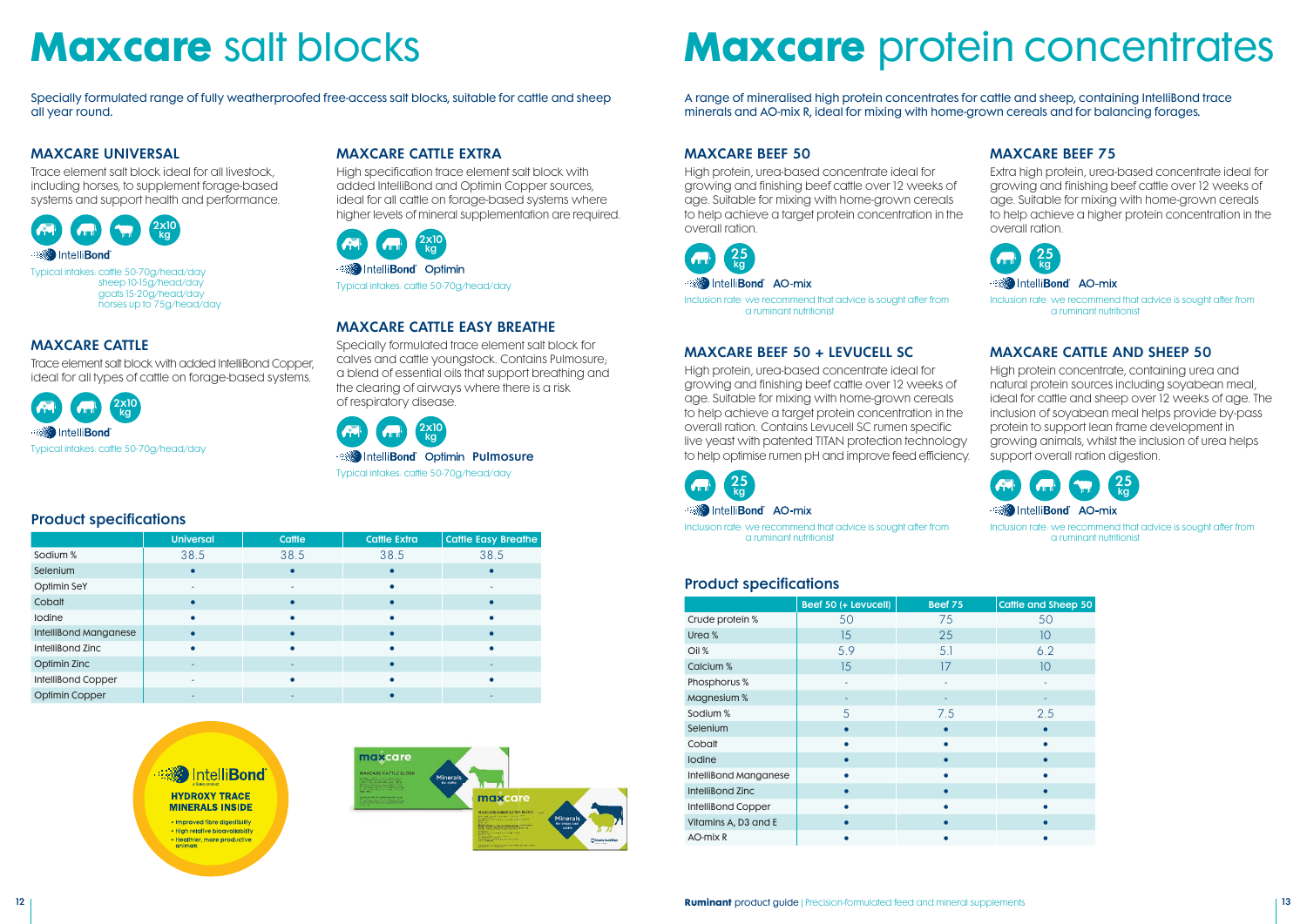# **Maxcare** DCAB products

Specialist range of mineral and vitamin supplements containing anionic salts, designed to help optimise dietary cation-anion balance during the transition period and to help minimise the incidence of milk fever. Also formulated to include IntelliBond and Optimin trace minerals, and AO-mix R for optimal transition health and performance. To ensure the desired DCAB is achieved on individual farms, we recommend that advice is sought after from a ruminant nutritionist.

#### MAXCARE CAB CORRECTOR

Mineral and vitamin supplement containing soyabean meal, Levucell SC rumen specific live yeast with patented TITAN protection technology to optimise rumen function and dry matter intakes, essential oils and biotin, plus a full range of minerals and vitamins, to help support a healthy transition into lactation.



#### MAXCARE CAB CORRECTOR EXTRA

High specification supplement containing all of the additives within 'CAB Corrector', but with the addition of protected methionine to help support milk production during early lactation and a reduction in metabolic disorders such as fatty liver disease, plus propylene glycol to help minimise the risk of ketosis.



#### Product specifications

|                           | <b>Cab Corrector</b> | <b>Cab Corrector Extra</b> |
|---------------------------|----------------------|----------------------------|
| Calcium %                 | 11.7                 | 6.4                        |
| Phosphorus %              | 1.7                  | 1.8                        |
| Magnesium %               | 3                    | 3                          |
| Sodium%                   | 1                    | 0.7                        |
| Selenium                  |                      |                            |
| <b>Optimin SeY</b>        |                      |                            |
| Cobalt                    |                      |                            |
| Iodine                    |                      |                            |
| IntelliBond Manganese     |                      |                            |
| <b>IntelliBond Zinc</b>   |                      |                            |
| Optimin Zinc              |                      |                            |
| <b>IntelliBond Copper</b> |                      |                            |
| Optimin Copper            |                      |                            |
| Vitamins A, D3 and E      |                      |                            |
| AO-mix R                  |                      |                            |
| <b>Biotin</b>             |                      |                            |
| Levucell SC yeast         |                      |                            |
| <b>Essential oils</b>     |                      |                            |
| Protected methionine      |                      |                            |
| Propylene glycol          |                      |                            |